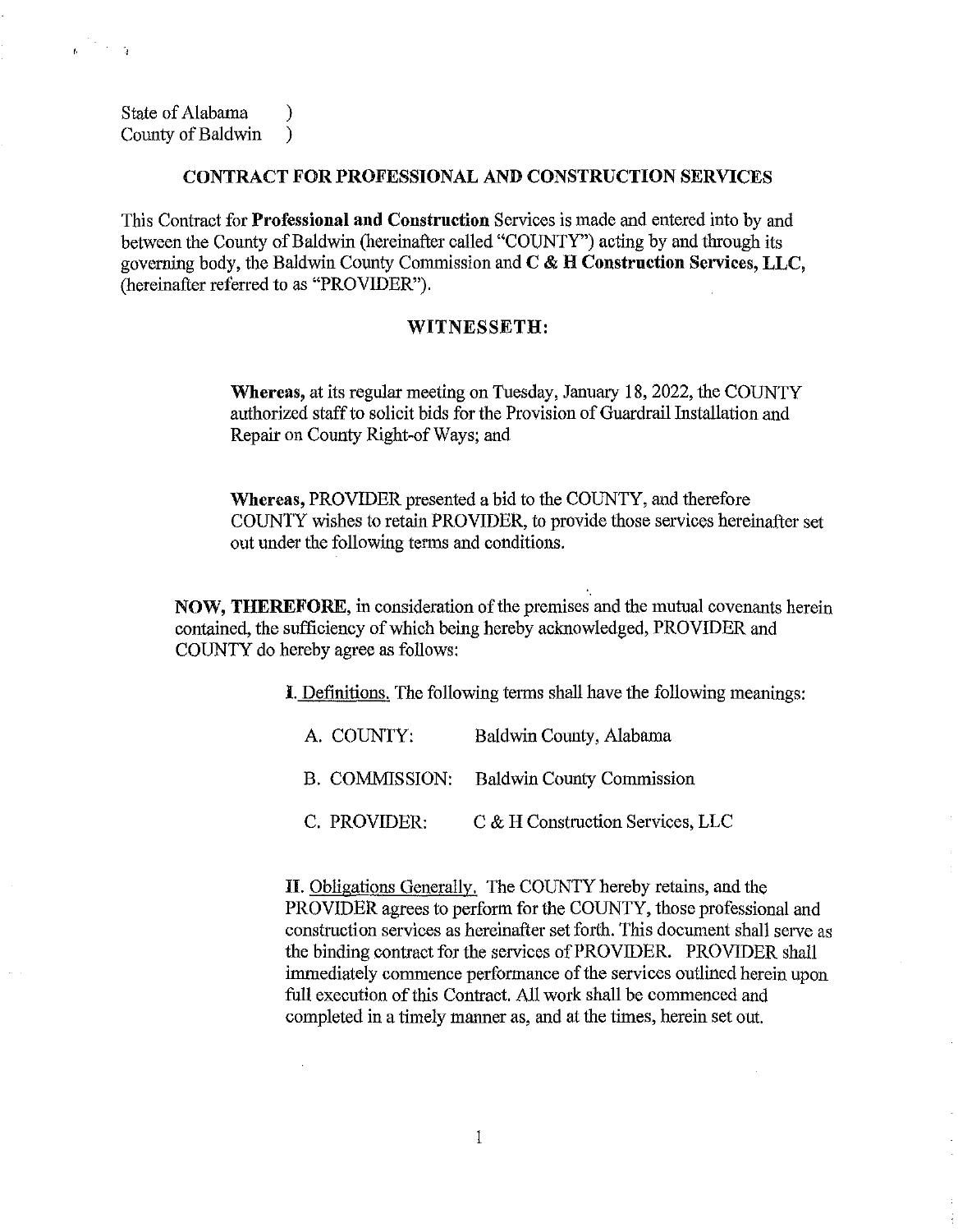**Ill.** Recitals Included. The above recitals and statements are incorporated as part of this Contract and shall have the effect and enforceability as all other provisions herein.

 $\epsilon^{-2\alpha}$ 

 $\sim$ 

**IV.** Professional Qualifications. For the purpose of this Contract, the PROVIDER represents and warrants to the COUNTY that it possesses the necessary equipment, resources and the professional, technical, and administrative personnel with the specific experience and training necessary to provide the professional services required herein.

V. No Prohibited Exclusive Franchise. The COUNTY neither perceives nor intends, by this Contract, a granting of an exclusive franchise or violation of Art. I, Section 22 of the Alabama Constitution.

VI. Representation/Warranty of Certifications, Etc. PROVIDER represents and warrants that PROVIDER is presently certified, licensed and otherwise permitted under all necessary and applicable laws and regulations to perform the services herein, and that PROVIDER shall renew, maintain, and otherwise ensure that all such certifications, licenses, and permits are current and valid, without interruption, for and through completion of the services. The representation and warranty aforesaid is a material inducement to the COUNTY in entering this Contract, and the parties agree that the breach thereof shall be deemed material at the County's option.

**VII.** Legal Compliance. PROVIDER shall at all times comply with all applicable Federal, State, local and municipal laws and regulations, including but not limited to Title 43 CFR Sec. 12.76 paragraphs (b) through (i); Sec.12.700 through 12.830; Sec. 17 Subpart A, B, C; Sec. 18 and Sec. 43. For more information about the Federal Regulations visit the website http://www.gpoaccess.gov/index.html of Federal Regulations.

**VIII.** Independent Contractor. PROVIDER acknowledges that it is an independent contractor, and PROVIDER shall at all times remain as such in performing the services under this Contract. PROVIDER is not an employee, servant, partner, or agent of the COUNTY and has no authority, whether express or implied, to contract for or bind the COUNTY in any manner. The parties agree that PROVIDER shall be solely responsible for and shall have full and unqualified control over developing and implementing its own means and methods, as it deems necessary and appropriate in providing the aforementioned services, and that the COUNTY's interests herein are expressly limited to the results of said services. PROVIDER is not entitled to unemployment insurance benefits, and PROVIDER is responsible for and obligated to pay any and all federal and state income tax on any monies paid pursuant to this Contract.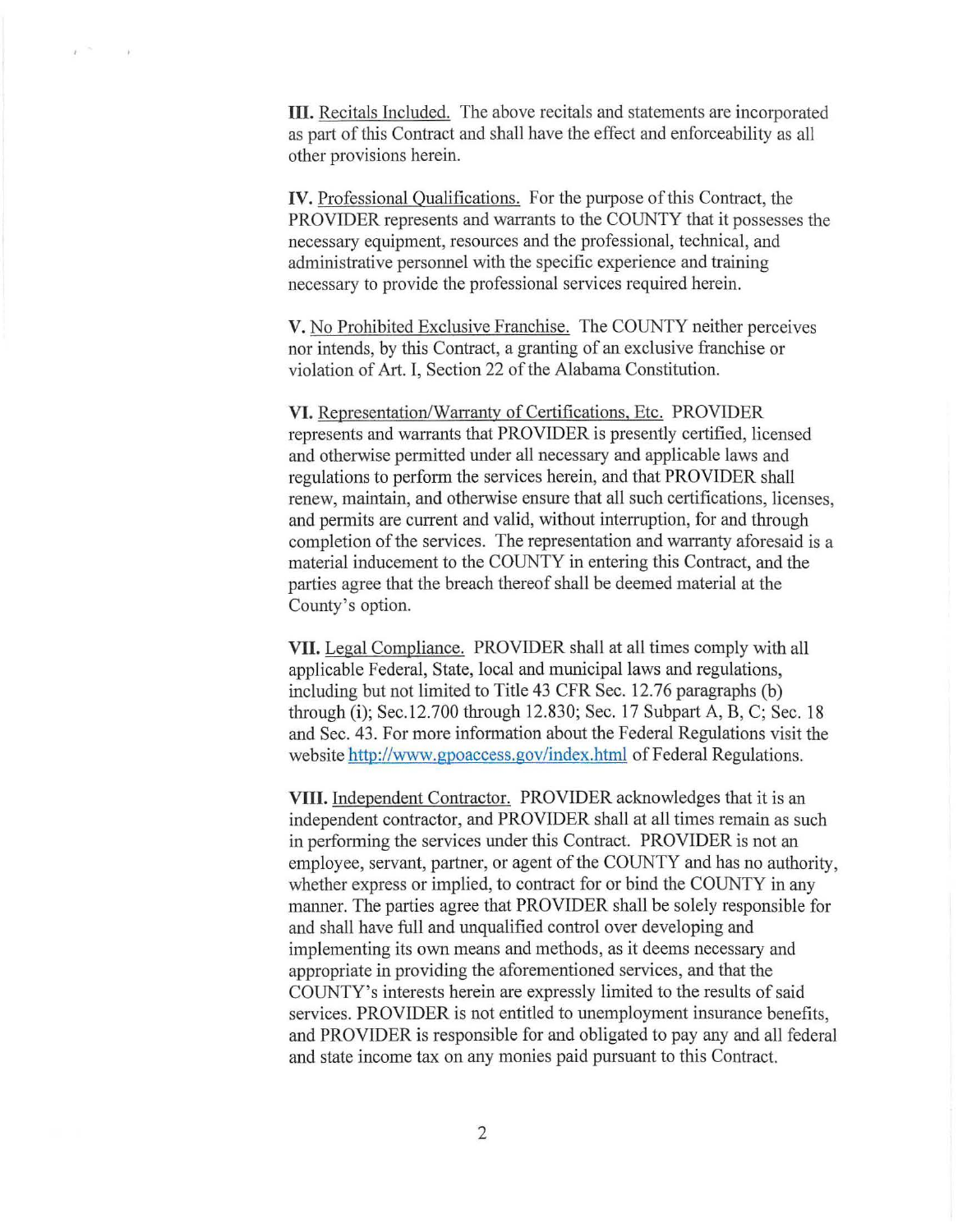IX. No Agency Created. It is neither the express nor the implied intent of PROVIDER or COUNTY to create an agency relationship pursuant to this Contract. Therefore, the PROVIDER does not in any manner act on behalf of COUNTY and the creation of such a relationship is prohibited and void.

X. Unenforceable Provisions. If any one or more of the provisions contained herein shall, for any reason, be held to be invalid, illegal or unenforceable in any respect, then such provision or provisions shall be deemed severable from the remaining provisions hereof, and such invalidity, illegality or unenforceability shall not affect any other provision hereof. This Contract shall be construed as if such invalid, illegal or unenforceable provision had never been contained herein.

**XI.** Entire Agreement. This Contract represents the entire and integrated agreement between COUNTY and PROVIDER and supersedes all prior negotiations, representations, or agreements, either written or oral. This Contract may be amended only by written instrument signed by all parties.

**XII.** Failure to Strictly Enforce Performance. The failure of the COUNTY to insist upon the strict performance of any of the terms, covenants, agreements and conditions of this Contract shall not constitute, and shall never be asserted by PROVIDER as constituting, a default or be construed as a waiver or relinquishment of the right of the COUNTY to thereafter enforce any such term, covenant, agreement, or condition, but the same shall continue in full force and effect.

**XIII.** Assignment. This Contract or any interest herein shall not be assigned transferred or otherwise encumbered by PROVIDER without the prior written consent of the COUNTY, which may be withheld or granted in the sole discretion of the COUNTY.

**XIV.** Ownership of Documents/Work. The COUNTY shall be the owner of all copyright or other intellectual property rights in reports, documents and deliverables produced and paid for under this Contract, and to the extent permitted by Alabama law, any such material may be reproduced and reused at the discretion of the COUNTY without payment of further consideration. PROVIDER shall not transfer, disclose, or otherwise use such information for any purpose other than in performance of the services hereunder, without the COUNTY's prior written consent, which may be withheld or granted in the sole discretion of the COUNTY.

XV. Notice. Notice required herein shall be in writing, unless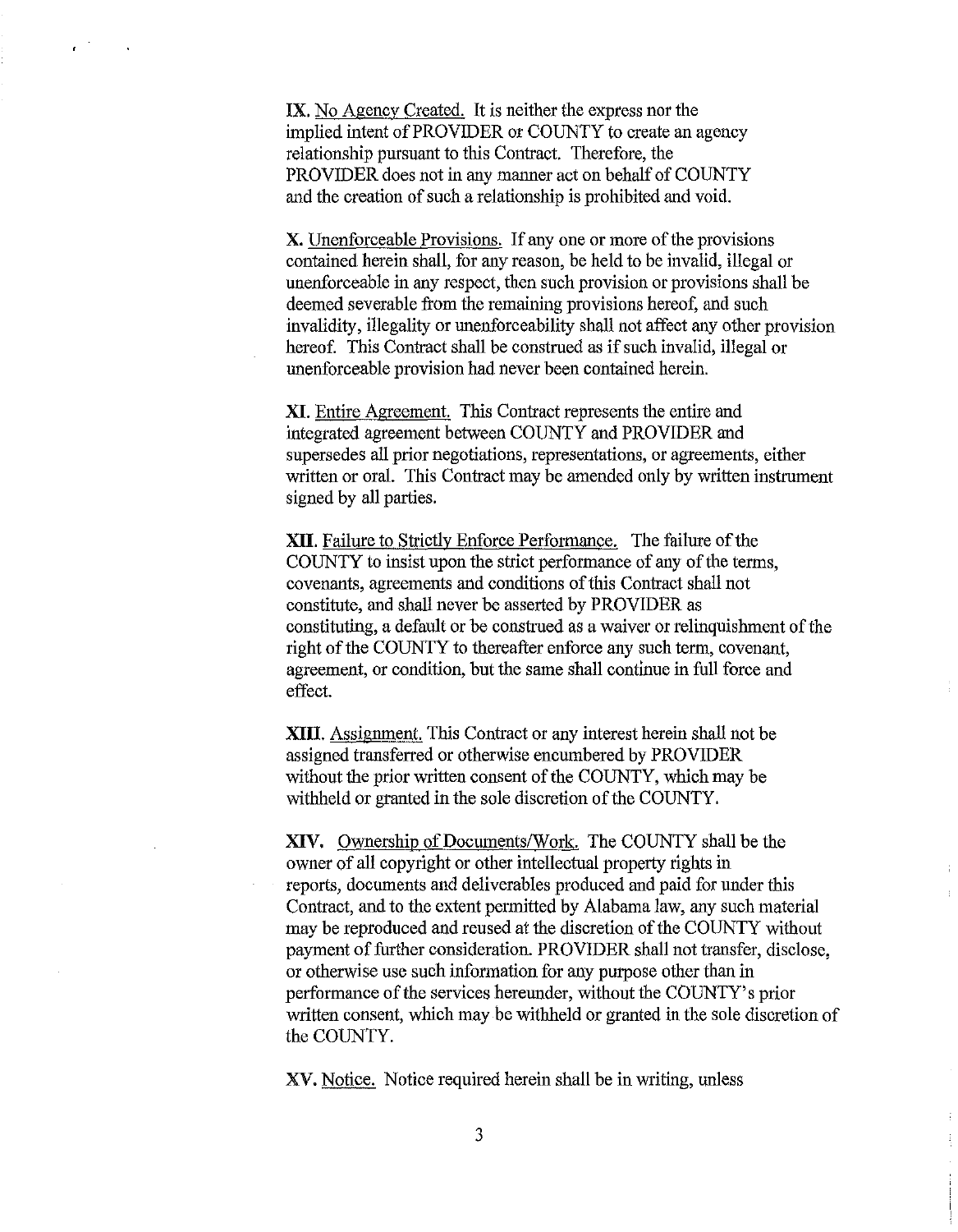otherwise allowed, and said notice shall be deemed effective when received at the following addresses:

 $\bullet$ 

 $\sim 10^{11}$  km  $^{-1}$ 

| PROVIDER: | C & H Construction Services, LLC<br>9408 Bellingrath Road<br>Theodore, AL 36582<br>ATTN: Brandon Donoghue      |
|-----------|----------------------------------------------------------------------------------------------------------------|
| COUNTY:   | <b>Baldwin County Commission</b><br>c/o Chairman<br>312 Courthouse Square<br>Suite 12<br>Bay Minette, AL 36507 |

XVI. Services to be Rendered. PROVIDER is retained by the COUNTY as a professionally qualified contractor. The general scope of work for the services shall include all the terms and Conditions of "Competitive" Bid #WG22-12", the same being expressly incorporated herein by reference, and without limitation will encompass:

"All provision and conditions and/or specifications listed/stated in Competitive Bid #WG22-12 named, Provision of Guardrail Installation & Repair on County Right-of-Ways for the Baldwin County Commission".

> A. PROVIDER will provide ongoing communications with COUNTY regarding this service, including updates, emails and etc. as requested. Additionally, PROVIDER will meet with COUNTY as needed or requested.

B. PROVIDER is responsible for the professional quality, technical accuracy, timely completion and coordination of all services furnished by or in relation to this Contract.

C. PROVIDER represents and warrants that its services shall be performed within the limits and standards provided by the COUNTY, in a manner consistent with the level of care and skill ordinarily exercised by similar providers under similar circumstances at the time the services are performed.

XVII. General Responsibilities of the COUNTY.

A. The COUNTY shall provide reasonable notice to PROVIDER whenever the COUNTY actually observes or otherwise actually becomes aware of any development that affects the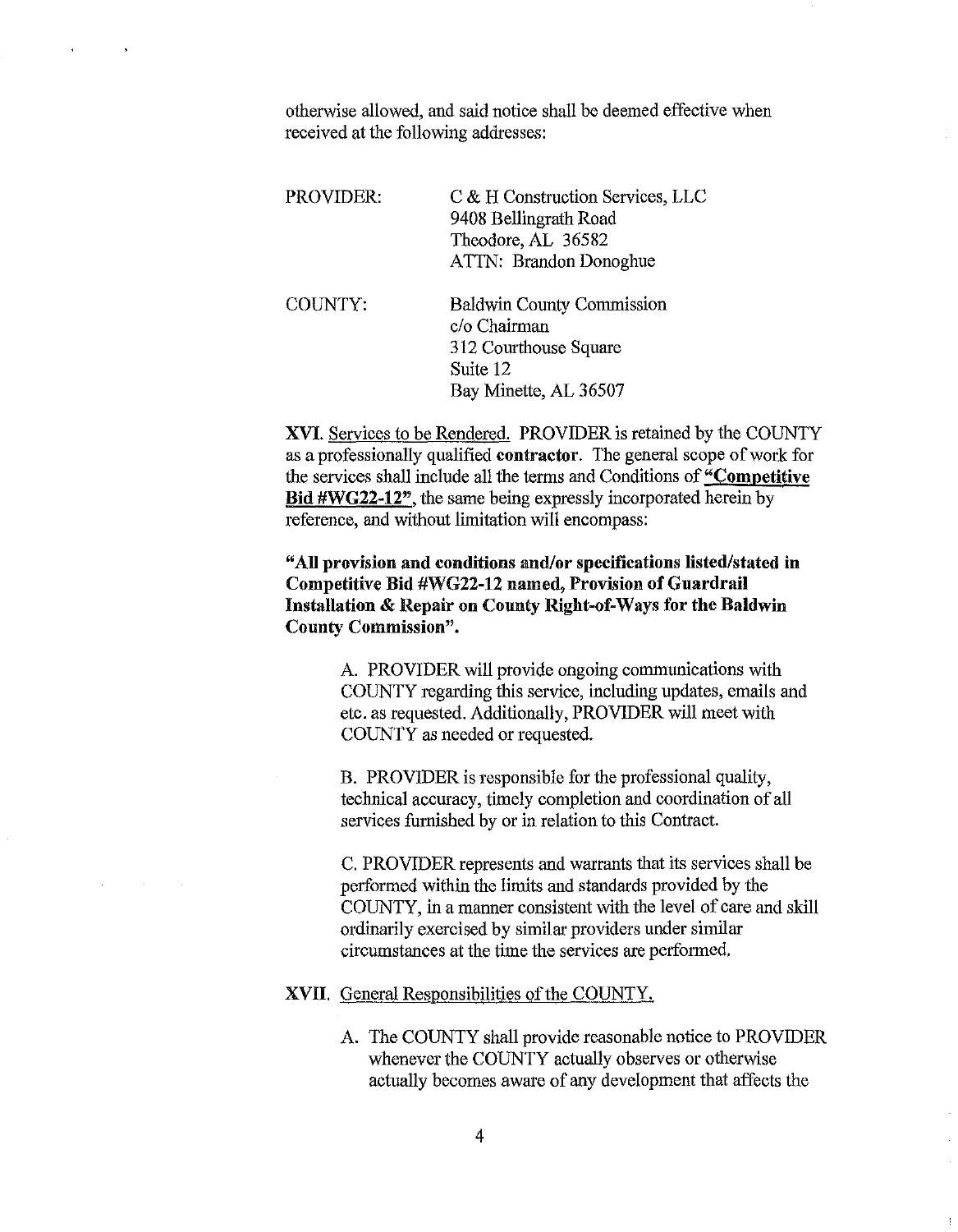scope or time of PROVIDER's services hereunder or any defect or nonconformance in the work of PROVIDER.

B. The COUNTY shall pay to PROVIDER the compensation as, and subject to the terms set out below.

**XVIII.** Termination of Services. The COUNTY may terminate this contract, with or without cause or reason, by giving thirty (30) days written notice of such to the PROVIDER. Upon receipt of such notices, PROVIDER shall discontinue its work to the extent specified in the notice.

 $\epsilon$ 

 $\bullet$ 

In the event of termination, the COUNTY shall pay PROVIDER for all services satisfactorily rendered, and for any expenses deemed by COUNTY to be a reimbursable expense incurred pursuant to this Contract and prior to the date of termination.

XIX. Compensation Limited. The compensation to be paid to the PROVIDER shall be the full compensation for all work performed by PROVIDER under this Contract. Any and all additional expenditures or expenses of PROVIDER, not listed in full within this Contract, shall not be considered as a part of this Contract and shall not be demanded by PROVIDER or paid by COUNTY.

XX. Direct Expenses. Compensation to PROVIDER for work shall be **"ATTACHMENT** A". Said compensation shall be all inclusive, including without limitation, reimbursement of all cost, incidentals and operating expense associated wi1h 1hose directly engaged in performance of the requested services

XXI. Method of Payment. PROVIDER shall submit invoices to the COUNTY for payment for work performed. Such invoice shall be accompanied by a detailed account of compensation to be paid PROVIDER.

Payment shall be made by the COUNTY within thirty (30) days of the approval of the invoice submitted by the PROVIDER. The COUNTY agrees to review and approve invoices submitted for payment in a timely manner.

XXII. Effective and Termination Dates. This Contract shall be effective for twelve (12) months and commence immediately upon the same date as full execution, with an option to issue two (2) twelve (12) month contracts or extend the first contract until such time that a new contract can be bid and awarded. And additional contract or extensions will be at the same prices, terms and conditions. Any successive contract(s) must have the written approval of both the County and the Provider no later than thirty (30) days prior to the expiration of the original contract. [Nothing herein stated shall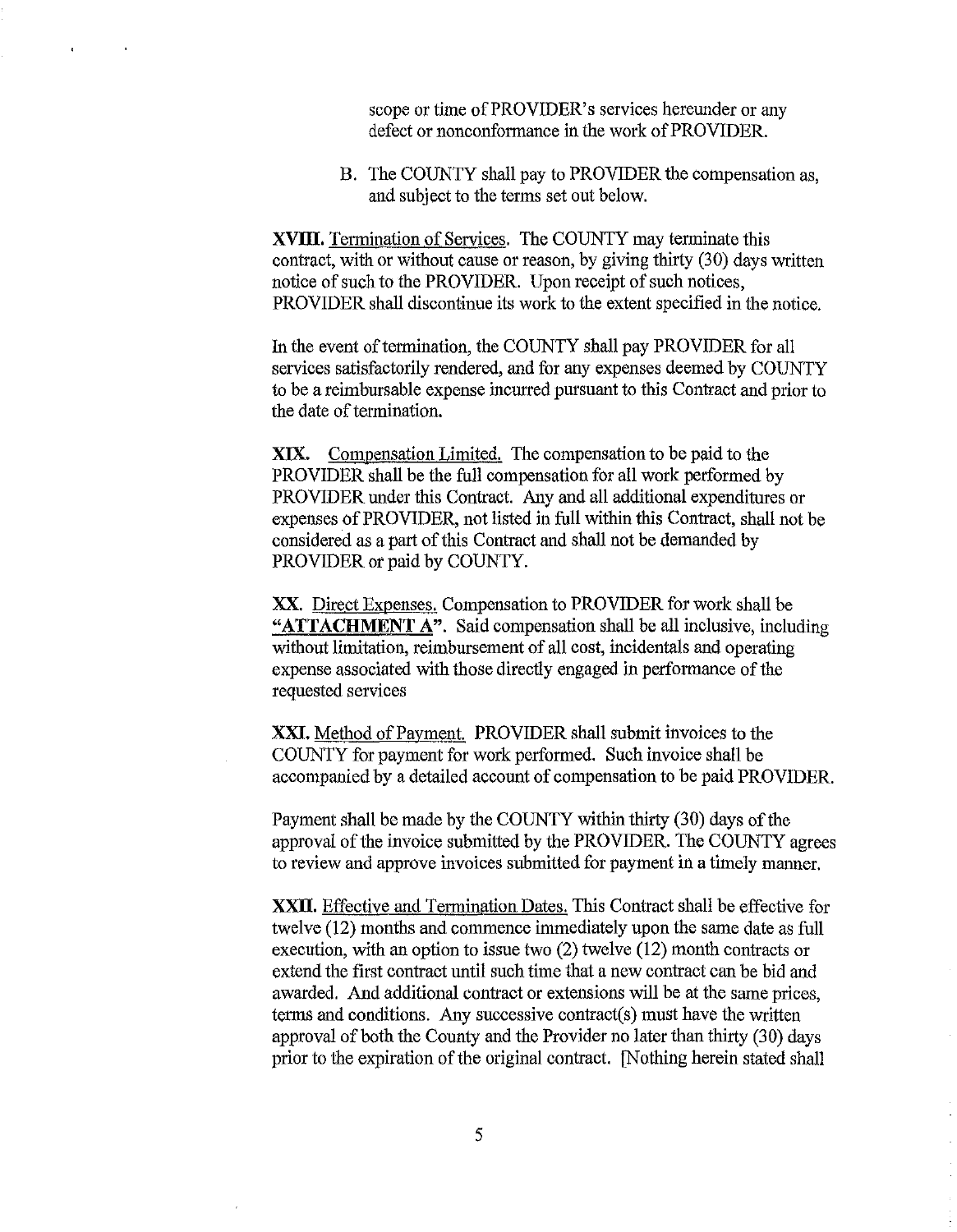prohibit the parties from otherwise terminating this Contract according to the provisions herein.]

XXIII. Force Majeure. The Parties hereto shall incur no liability to the other if performance becomes impossible or impracticable by reason of an event or effect that the parties could neither have anticipated nor controlled. This allowance shall include both an act of nature and acts of third parties. Any costs that would otherwise be incurred and/or necessitated by the provisions herein shall be alleviated for either party by such event or effect.

**XXIV.** Indemnification. Provider shall indemnify, defend and hold County, and its Commissioners, affiliates, employees, agents, and representatives (collectively "County") harmless from and against any and all claims, demands, liabilities, damages, losses, judgments, costs, and expenses including, without limitations, attorneys' fees and costs, for any and all personal injury (including death) and property damage of any kind or nature whatsoever, incurred by, asserted against, or imposed upon County, as a result of or in any manner related to provision of services hereunder, or any act or omission, by Provider. Contractor shall provide the COUNTY with proof of general liability coverage including the COUNTY as an additional insured. This indemnification shall survive the expiration or termination of this Contract.

XXV. Number of Originals. This Contract shall be executed with three (3) originals, each of which are equally valid as an original.

XXVI: Governing Law: This Contract in all respects, including without limitation its formation, validity, construction, enforceability and available remedies, shall be governed by the laws of the State of Alabama, without regard to Alabama conflict of law principles.

**XXVII:** Insurance: Prior to performing services pursuant to this Contract, Provider shall carry, with insurers satisfactory to County, throughout the term of hereof, Auto Liability Insurance, including owned, hired and non-owned vehicles, with limits of not less than \$1,000,000, combined single limit, for both bodily injury liability and property damage liability each occurrence; Commercial General Liability Insurance, including all contractual liability hereunder, with limits not less than \$1,000,000, combined single limit, for both bodily injury liability and property damage liability each occurrence; and Worker's Compensation Insurance, meeting the statutory limits of the State of Alabama and Employer's Liability Insurance fully covering all employees and supervisors participating in the work at the subject property site. All liability insurance shall name the County as an additional insured. Prior to commencing operations hereunder, a Certificate of Insurance evidencing such coverage, satisfactory to County, shall be furnished to County, which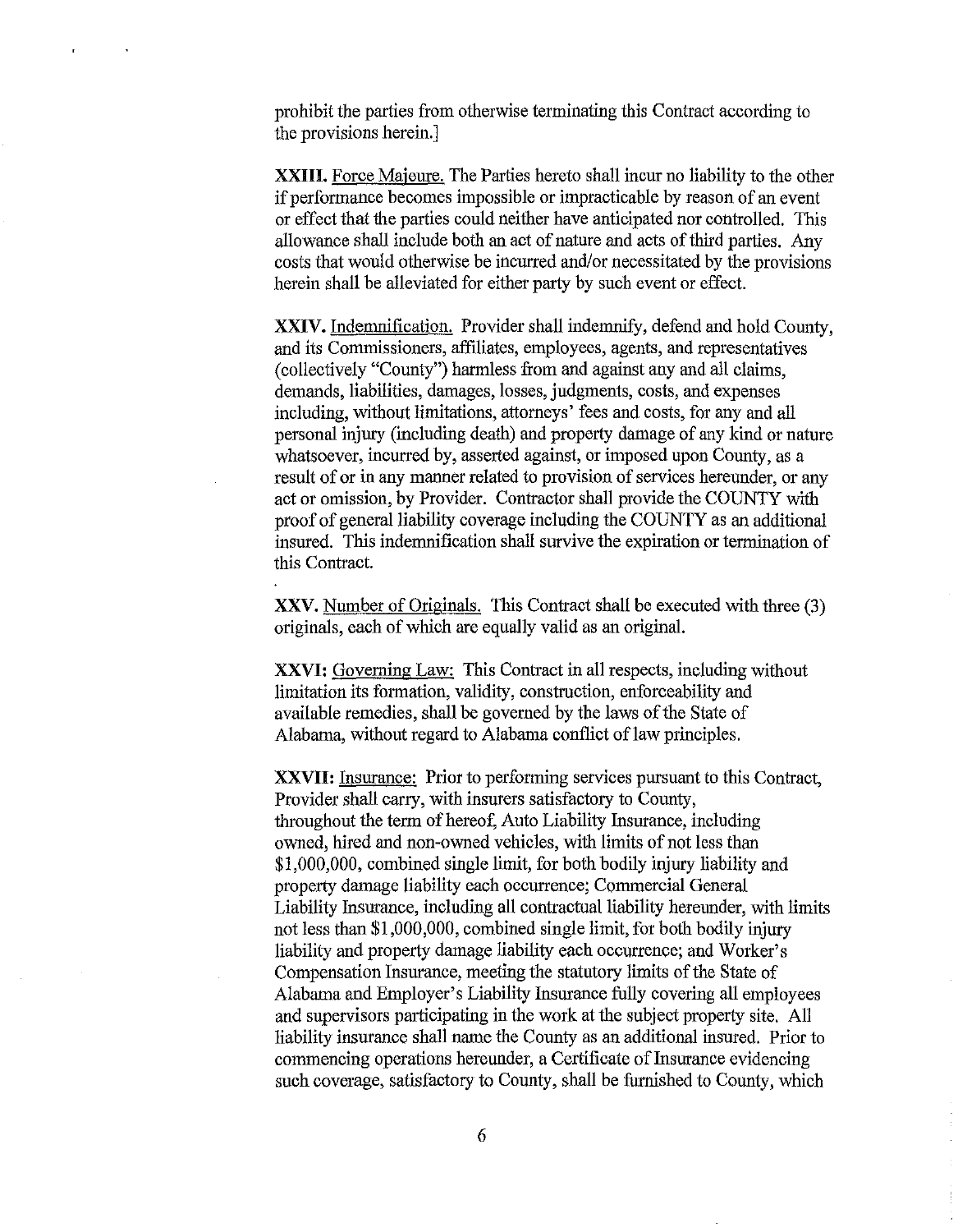shall specifically state that such insurance shall provide for at least ten (10) days' notice to County in the event of cancellation, termination or any change in such insurance policies. The workers compensation certificate shall bear an endorsement clearly evidencing a waiver of the right of subrogation against County and County Representatives. Should Provider fail to furnish current evidence upon demand of any insurance required hereunder, or in the event of cancellation, termination or change in any such insurance, County may, at its option, suspend this Contract until insurance is obtained, terminate this Contract immediately without further action, or hold Provider in material default and pursue any and all remedies available.

**XXVIII:** Surety: As a material inducement for the County to enter this Contract, any and all bond and/or surety guarantees required by the County in reference to the Project shall be in a form acceptable to the County and shall, without limitation, meet the following requirements:

(a) Acceptance of Surety. The bond and/or surety document must be reviewed by, and be acceptable to, County staff and approved by the County Commission. In the event that such document is not in an acceptable form at any time prior to or during the effectiveness of this Contract, the services and/or work described in this Contract shall either not commence or immediately cease, depending on the situation. Any project delay that is attributable to the County's acceptance, or non-acceptance, of the bond and/or surety document form shall in no way be consider as a delay caused by the County, and the Contractor and/or Provider waives all rights to claim that any such delay was the fault of the County.

(b) Value of Surety. The bond and/or surety guarantee shall be of an amount equal to or greater than 100 percent of the total cost identified in the bid response.

(c) Term of Surety. Any bond and/or surety guarantees required by the County must be valid at all times during the life of this Contract. Notwithstanding anything written or implied herein to the contrary, in no event shall the bond and/or surety document lapse, terminate, expire, or otherwise become invalid prior to the County, or the County's authorized agent, providing a written Notice to the Provider/Contractor that the Project is in fact completed in all respects. Said Notice from the County or its authorized agent shall not be provided until the County, in its sole discretion, is satisfied that the Project is complete in all respects.

(d) Scope of the Surety. The terms and provisions of any bond and/or surety guarantee provided as part of this Project shall in all respects, without limitation, be consistent and in agreement with, the provisions of this Contract. In the event that the bond and/or surety guarantee is in conflict with this Contract, this Contract shall govern. Neither this section nor this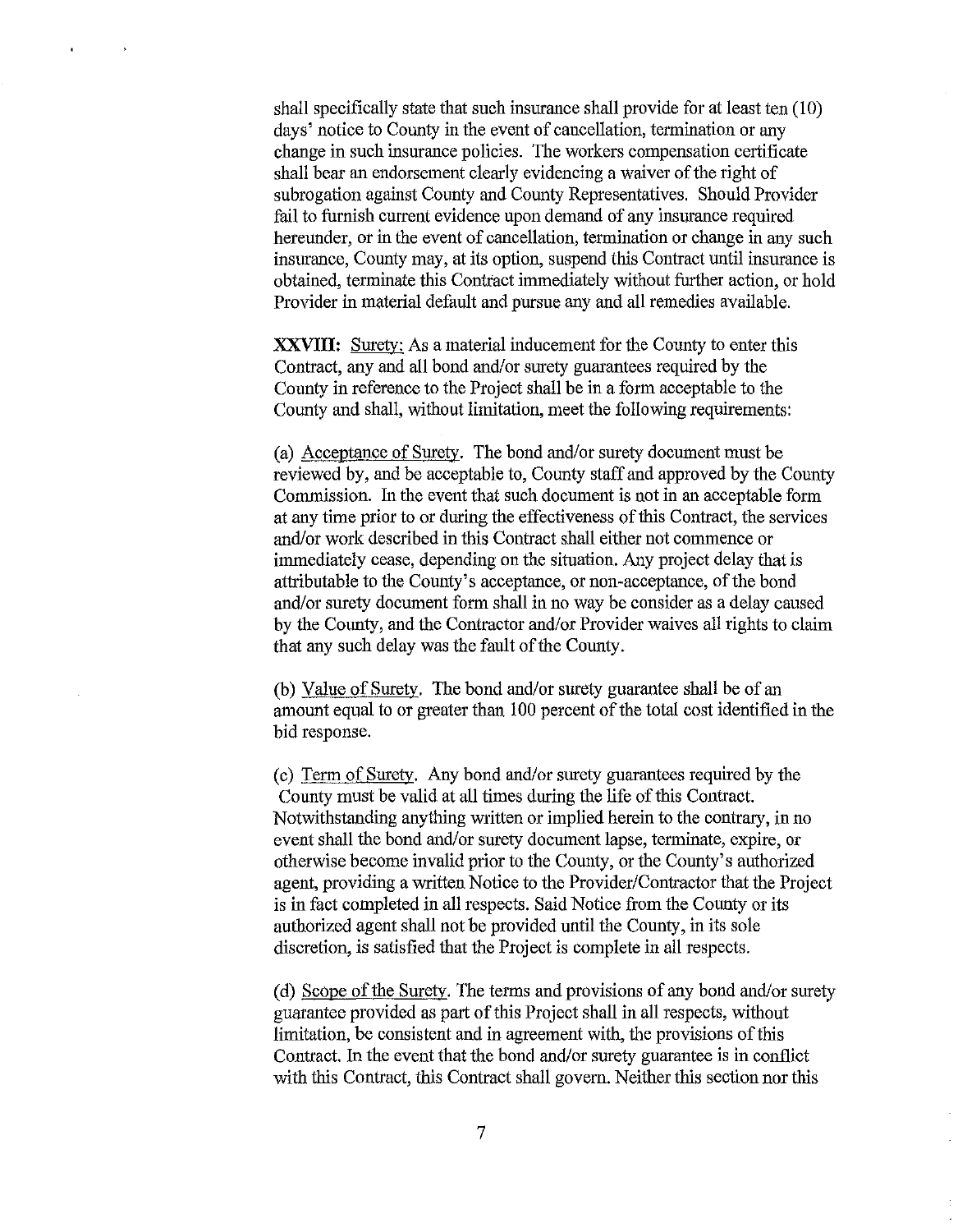provision limits the duties of the Provider/Contractor to satisfy all of the requirements in this Contract.

IN WITNESS WHEREOF, the parties hereto have executed this contract on the last day of execution by the COUNTY as written below.

COU ATTEST:  $1 - 9 - 22$ /Date **WAYNE DYESS** JAMES E. BALL, Chairman ...... -~ ···•···· / .... ..,, .... . .. / / County Administrator'· , ' ~ .. *'* **<sup>1</sup>**  $\theta$ <sub>x</sub> \_, .-. • /ft... **..-fi!'/.** • .. - .... **I ,,.z·** ........\_ ·. .  $\cdot$  ... : ~. • I •• , .... .r'.··''-'\ **0** ·~ • ·  $\sum_{m}$ State of Alabama )  $\frac{1}{2}$  $I, \quad \sqrt{\frac{1}{2}W} \$   $\frac{1}{2}W$ , a Notary Public in and for said County, in said State,

hereby certify that, James E. Ball, whose name as Chairman of Baldwin County Commission, and Wayne Dyess, whose name as County Administrator, are known to me, acknowledged before me on this day that, being informed of the contents of the Contract for Professional and Construction Services, they, as such officers and with full authority, executed same knowingly and with full authority to do so on behalf of said Commission.

GIVEN under my hand and seal on this the  $\frac{9 \text{th}}{4}$  day of  $\frac{7 \text{th}}{114}$ , 2022.

Hammer Hammer Ward

My Commission Expires

**My Commission Expires: September 7, 2022** 



County of Baldwin )